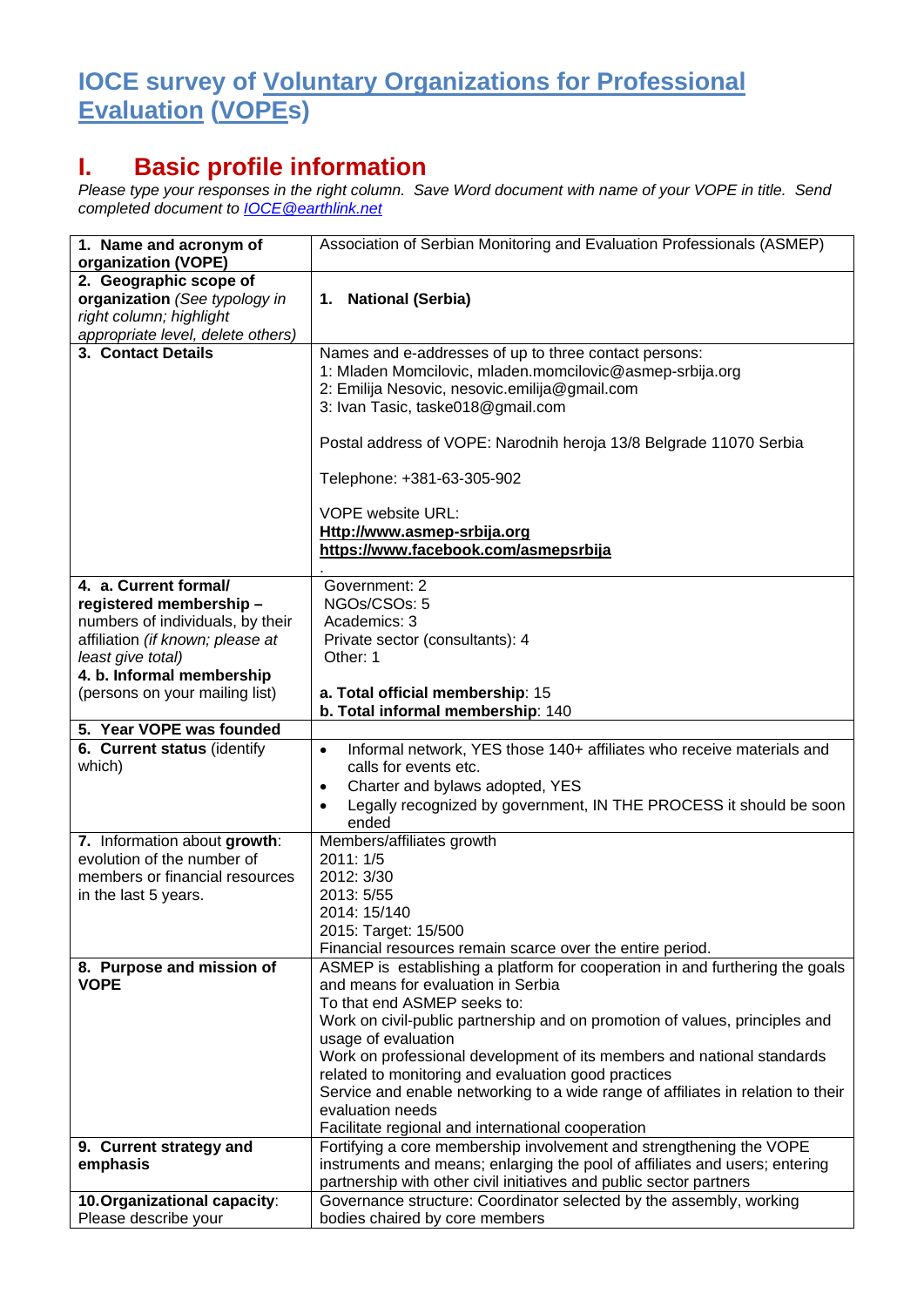| governance structure,          | Finances: Sponsors and membership fees                                       |
|--------------------------------|------------------------------------------------------------------------------|
| leadership, services provided, | Human and other resources split horizontally                                 |
| finances, human resources,     | Linkages with other organizations: ASMEP is a member of WEBEN                |
| linkages with other            |                                                                              |
| organizations, etc.            |                                                                              |
| 11. Means of communication     | Meetings and events, listserv, LinkedIn, Facebook, website                   |
| with members, e.g. newsletter, |                                                                              |
| listserv, publication, website |                                                                              |
| 12. Past events (e.g. during   | WBEN meetings in Ljubljana, Belgrade, and Skopje                             |
| past year)                     | Meetings with various public institutions and research institutes            |
|                                | Training events in Sarajevo, Belgrade, and Bangkok                           |
|                                | Peer to peer learning events in ASMEP premises in Belgrade                   |
|                                | Joint WG session related to the work on Internet and FB presentation of      |
|                                | <b>ASMEP</b>                                                                 |
|                                | February 2015 workshop/presentation when we plan to present new              |
|                                | programming and evaluation challenges in new EU programing period 2014-      |
|                                | 2020                                                                         |
|                                | Focus groups organized related to listserv enlargement and detection of      |
|                                | affiliates needs.                                                            |
|                                | Finally: ASMEP (Association of Serbian Monitoring and Evaluation             |
|                                | Professionals) and SiES (Slovenian Evaluation Society) successfully          |
|                                | completed a first of two phases of the IOCE sponsored project »Enhancing     |
|                                | evaluation capacities in Serbia« (also financed by IOCE). Key project        |
|                                | activities included: o Joint team made of ASMEP/SiES reps during the         |
|                                | period between November 26 and 28 met 23 colleagues in 11 Serbian            |
|                                | public, civil and research institutions and presented the two evaluation     |
|                                | communities and the project goals; o All hosts were appreciative of our      |
|                                | initiative and each of the meetings resulted in an established communication |
|                                | and prospects for future cooperation; o All visited colleagues were very     |
|                                | interested in participating in the announced February 2015                   |
|                                | workshop/presentation when the project plans to present new programming      |
|                                | and evaluation challenges in new EU programing period 2014-2020,             |
|                                | including also transfer of experiences from Slovenia.                        |
| 13. Forthcoming key events/    | February 2015 workshop/presentation when we plan to present to wider top     |
| conferences - dates, location  | policy public level in Serbia a new programming and evaluation challenges    |
|                                | in new EU programing period 2014-2020                                        |
|                                |                                                                              |
| 14. Name and e-address of      | Mladen Momcilovic, Mladen.momcilovic@asmep-srbija.org                        |
| person submitting this         |                                                                              |
| information                    |                                                                              |
| 15. Date of this update        | 8. December 2014.                                                            |

## **II. Experience with Evaluation Capacity Building**

| 1. Background: Please provide<br>a brief history of the formation of<br>this organization (VOPE).<br>1.1 Who were/are the key<br>players?<br>1.2 How many members do you<br>have on your governing board/<br>committee?<br>1.3 What are the main existing<br>strengths that your VOPE is<br>trying to capitalize on?<br>1.4 What are the main<br>challenges that your VOPE is<br>trying to address? | We grew from a LinkedIn group to formal association in 3 years from one to<br>15 members and over 140 affiliates/users. Initiate we gathered only WB<br>IPDET alumni. Now we grew to include others too. We are open and<br>transparent, none profit, and voluntary org.                                                                                              |
|-----------------------------------------------------------------------------------------------------------------------------------------------------------------------------------------------------------------------------------------------------------------------------------------------------------------------------------------------------------------------------------------------------|-----------------------------------------------------------------------------------------------------------------------------------------------------------------------------------------------------------------------------------------------------------------------------------------------------------------------------------------------------------------------|
|                                                                                                                                                                                                                                                                                                                                                                                                     | 1.1 members are engaged in the association building/outreach and<br>knowledge pool enlargement, while the growing pool of affiliates are none-<br>professional users of help/info related to M&E                                                                                                                                                                      |
|                                                                                                                                                                                                                                                                                                                                                                                                     | 1.2 Five, to be gradually expanded to no more than 15 or so                                                                                                                                                                                                                                                                                                           |
|                                                                                                                                                                                                                                                                                                                                                                                                     | 1.3 M&E expertise & capacities in relation to much needed civil-public<br>partnership towards the joint support of building the capacities for<br>monitoring and evaluation of public policies and promotion of the M&E<br>culture and needs; M&E expertise & capacities in relation to feeding the<br>growing pool of affiliates with help related to their M&E work |
|                                                                                                                                                                                                                                                                                                                                                                                                     | 1.4 Financial and time constraints as each committed member wears in                                                                                                                                                                                                                                                                                                  |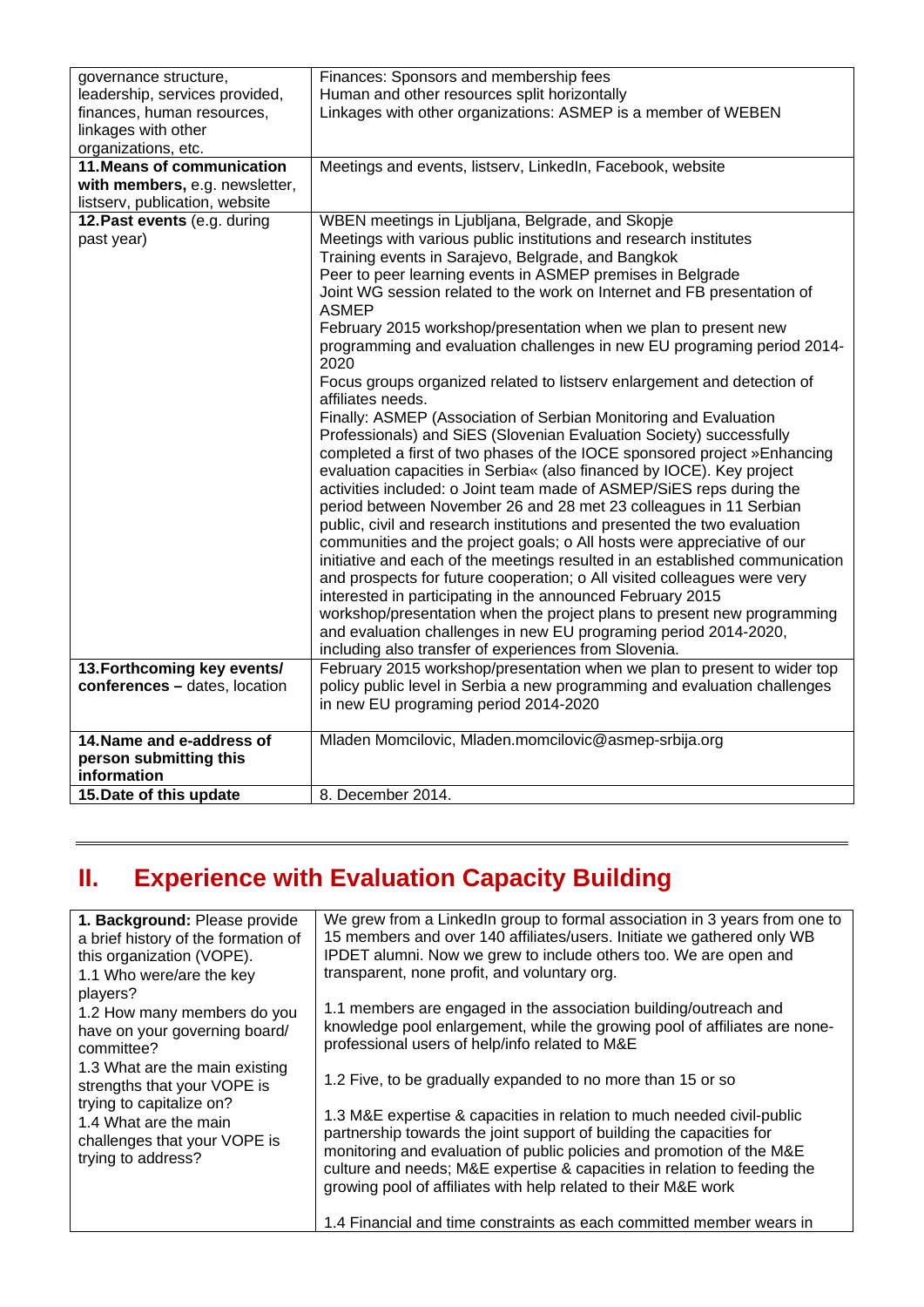|                                                      | parallel to the civic hat a for-profit hat; Know how related to VOPE org                                                                        |
|------------------------------------------------------|-------------------------------------------------------------------------------------------------------------------------------------------------|
|                                                      | building and partnering with public sector.                                                                                                     |
| 2. Organizational motivation:                        | The historic shortage of the M&E culture and usage in the public policies                                                                       |
| What were/are the driving forces                     | discourses has starting to change and ASMEP has a position to play as a                                                                         |
| of the VOPE and its historical                       | stakeholder role in the future partnerships aimed at necessary capacities                                                                       |
| development?                                         | growth across of all sectors in Serbia.                                                                                                         |
| 3. Evaluation Capacity                               | Organized a number of events/meetings; promoted materials on its                                                                                |
| Building <sup>1</sup> : What has your VOPE           | Internet/FB pages; engaged in international networking; etc.                                                                                    |
| done to promote evaluation                           |                                                                                                                                                 |
| (M&E) capacity?                                      |                                                                                                                                                 |
| 4. Context / target entities:                        | 4.1. We are now negotiating extending our technical assistance through a                                                                        |
| More specifically, who are the                       | partnership with the Ministry of Interior and the Government HR Secretariat;                                                                    |
| persons or institutions your                         | we also plan more of trainings for the members and new ones for the                                                                             |
| organization seeks to influence                      | affiliates, pending projects/financial realization.                                                                                             |
| (to strengthen evaluation                            |                                                                                                                                                 |
| capacity)? For example:                              | 4.2. Strengthening of VOCE organizational capacity is planned through                                                                           |
| 4.1 Technical capacities to                          | enhanced organization of current core membership as well as via further                                                                         |
| supply quality evaluations,                          | established network and cooperation with WBEN members and other                                                                                 |
| partnering with experts, local                       | collegues from the region.                                                                                                                      |
| universities or others to                            |                                                                                                                                                 |
| provide training for                                 | 4.3 APES has already started outreach initiatives related to enhancing the                                                                      |
| members, etc.;                                       | enabling environment for evaluation, including strengthening the demand                                                                         |
| 4.2 Strengthening VOPE                               | for and use of evaluations by policy makers (see above);                                                                                        |
| organizational capacity itself;                      |                                                                                                                                                 |
| 4.3 Enhancing the enabling                           | 4.4. We are already engaged in a dialogue with key government                                                                                   |
| environment for evaluation,                          | stakeholders regarding our role in contributing to increasing governmental                                                                      |
| including strengthening the<br>demand for and use of | capacities for policies related to evaluation, evaluation designs and                                                                           |
|                                                      | implementation of M&E systems, etc. Last year establishment of the new                                                                          |
| evaluations by policy<br>makers;                     | government Secretariat for Public Policies and first EUD comments on the                                                                        |
| 4.4 Influencing governmental                         | Serbia accession screening process, both are very encouraging signs that<br>there is a new agenda emerging. Current IOCE project implemented by |
| policies related to evaluation,                      | ASMEP and SIDE fits neatly and works hard to this end. However rather                                                                           |
| evaluation designs and                               | than idealistically expecting an overnight change of the situation we hope                                                                      |
| implementation of M&E                                | and work towards creation of islands of excellence which in turn will serve                                                                     |
| systems, etc.                                        | for expansion of good M&E practices.                                                                                                            |
| 5. Public accountability: Is your                    | While introduction and expansion of good M&E practices in governance                                                                            |
| VOPE helping to strengthen                           | sector serves the effort of strengthening oversight and transparency of                                                                         |
| oversight and transparency of                        | government programs we are still to embark on a large scaled effort that is                                                                     |
| government programs? If so, in                       | to majorly impact the current situation.                                                                                                        |
| what ways? Can you share any                         |                                                                                                                                                 |
| success stories of evaluators or                     |                                                                                                                                                 |
| others promoting public                              |                                                                                                                                                 |
| accountability?                                      |                                                                                                                                                 |
| 6. More specifically, what are                       | Transparency and accountability, together with promotion of value and                                                                           |
| some of the key themes for                           | usage of M&E tools and instruments remains core of our present agenda.                                                                          |
| which you advocate? For                              | We hope to enlarge it with scaling up of our activities and partnerships.                                                                       |
| example, are you promoting                           |                                                                                                                                                 |
| issues related to cultural                           |                                                                                                                                                 |
| sensitivity, equity, social justice,                 |                                                                                                                                                 |
| empowerment, transformation,                         |                                                                                                                                                 |
| gender, environment, poverty? If                     |                                                                                                                                                 |
| so, please describe or attach                        |                                                                                                                                                 |
| relevant documents.                                  |                                                                                                                                                 |
| 7. Methods: Experiences in                           | The following is our experience in strengthening skills of individual                                                                           |
| strengthening skills of individual                   | members):                                                                                                                                       |
| members, by (for example):                           | Attending workshops led by local and international experts;<br>$\bullet$                                                                        |
| organizing workshops led by                          | Attending international workshops and training events such as IPDET;<br>$\bullet$                                                               |
| local experts;                                       | Ourselves organizing workshops led by local and international experts;<br>$\bullet$                                                             |
| organizing webinars with                             | Distributing relevant materials and coaching.<br>$\bullet$                                                                                      |
| international speakers;                              |                                                                                                                                                 |
| designing and delivering e-                          |                                                                                                                                                 |
| learning programmes;                                 |                                                                                                                                                 |

<span id="page-2-0"></span><sup>1</sup> By evaluation capacity we refer to the capacity of individuals to produce credible and useful evaluations (supply side), but also to institutional capacities to call for and utilize evaluations (demand side). j